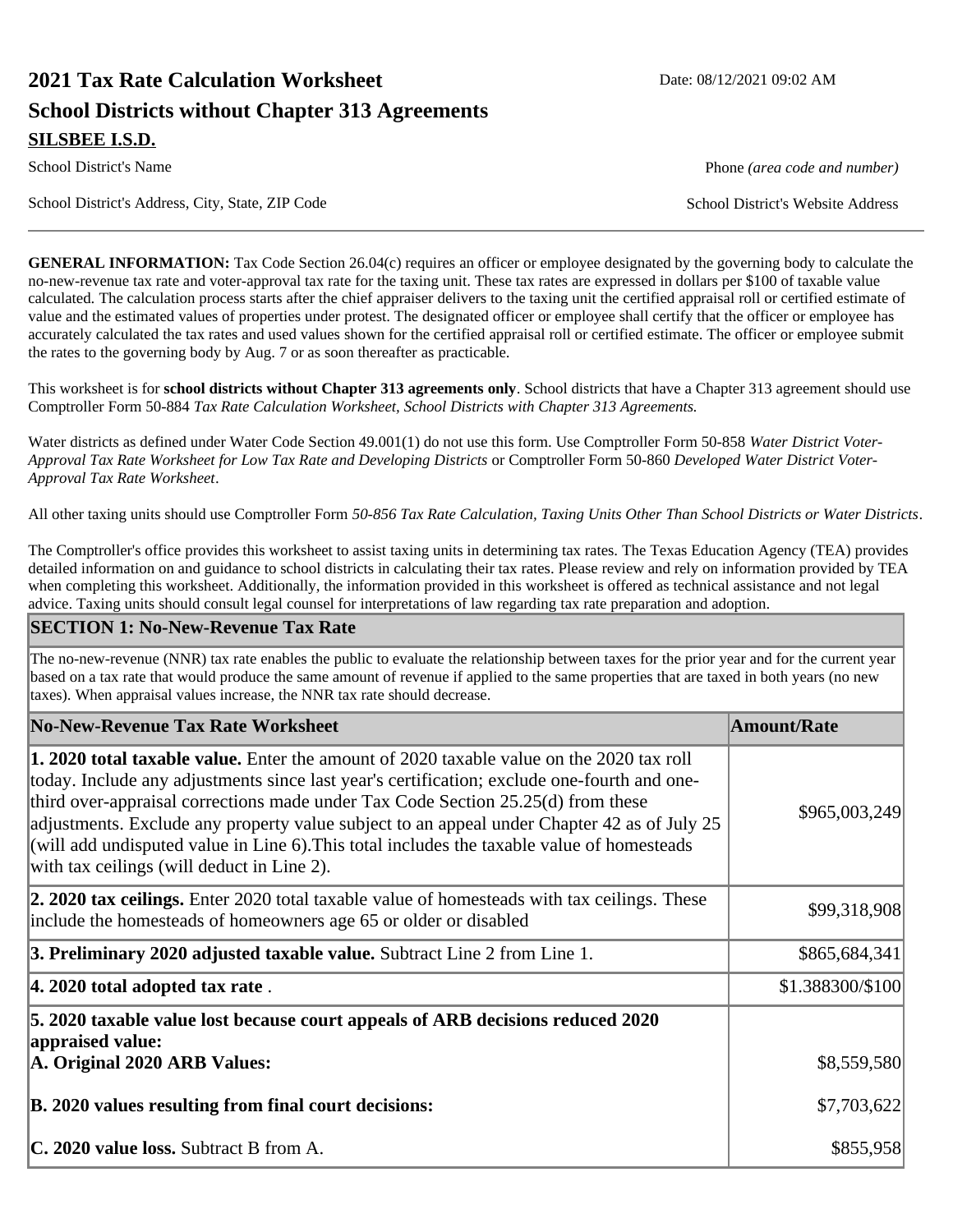| 6. 2020 taxable value subject to an appeal under Chapter 42, as of July 25:                                                                                                                                                                                                                                                                                                                                                                                                                     |               |
|-------------------------------------------------------------------------------------------------------------------------------------------------------------------------------------------------------------------------------------------------------------------------------------------------------------------------------------------------------------------------------------------------------------------------------------------------------------------------------------------------|---------------|
| A. 2020 ARB certified value:                                                                                                                                                                                                                                                                                                                                                                                                                                                                    | \$4,516,350   |
| <b>B. 2020 disputed value:</b>                                                                                                                                                                                                                                                                                                                                                                                                                                                                  | \$1,855,868   |
| C. 2020 undisputed value. Subtract B from A.                                                                                                                                                                                                                                                                                                                                                                                                                                                    | \$2,660,482   |
| 7. 2020 Chapter 42 related adjusted values Add Line 5 and 6.                                                                                                                                                                                                                                                                                                                                                                                                                                    | \$3,516,440   |
| 8. 2020 taxable value, adjusted for actual and potential court-ordered adjustments.<br>Add Line 3 and Line 7.                                                                                                                                                                                                                                                                                                                                                                                   | \$869,200,781 |
| 9. 2020 taxable value of property in territory the school deannexed after Jan. 1, 2020.<br>Enter the 2020 value of property in deannexed territory.                                                                                                                                                                                                                                                                                                                                             | \$0           |
| 10. 2020 taxable value lost because property first qualified for an exemption in 2021. If<br>the school district increased an original exemption, use the difference between the original<br>exempted amount and the increased exempted amount. Do not include value lost due to<br>freeport or goods-in-transit, or temporary disaster exemptions. Note that lowering the<br>amount or percentage of an existing exemption in 2021 does not create a new exemption or<br>reduce taxable value. |               |
| A. Absolute exemptions. Use 2020 market value:                                                                                                                                                                                                                                                                                                                                                                                                                                                  | \$204,778     |
| <b>B. Partial exemptions.</b> 2021 exemption amount or 2021 percentage exemption times 2020<br>value:                                                                                                                                                                                                                                                                                                                                                                                           | \$1,198,590   |
| <b>C. Value loss.</b> Add A and B.                                                                                                                                                                                                                                                                                                                                                                                                                                                              | \$1,403,368   |
| 11. 2020 taxable value lost because property first qualified for agricultural appraisal<br>$(1-d \text{ or } 1-d-1)$ , timber appraisal, recreational/scenic appraisal or public access airport<br>special appraisal in 2021. Use only properties that qualified in 2021 for the first time; do<br>not use properties that qualified in 2020.                                                                                                                                                   |               |
| A. 2020 market value:                                                                                                                                                                                                                                                                                                                                                                                                                                                                           | \$196,480     |
| B. 2021 productivity or special appraised value:                                                                                                                                                                                                                                                                                                                                                                                                                                                | \$4,480       |
| C. Value loss. Subtract B from A.                                                                                                                                                                                                                                                                                                                                                                                                                                                               | \$192,000     |
| 12. Total adjustments for lost value. Add Lines 9, 10C and 11C.                                                                                                                                                                                                                                                                                                                                                                                                                                 | \$1,595,368   |
| 13. Adjusted 2020 taxable value. Subtract Line 12 from Line 8.                                                                                                                                                                                                                                                                                                                                                                                                                                  | \$867,605,413 |
| <b>14. Adjusted 2020 total levy.</b> Multiply Line 4 by Line 13 and divide by \$100.                                                                                                                                                                                                                                                                                                                                                                                                            | \$12,044,965  |
| [15. Taxes refunded for years preceding tax year 2020. Enter the amount of taxes refunded<br>by the district for tax years preceding tax year 2020. Types of refunds include court<br>decisions, Tax Code Section 25.25(b) and (c) corrections and Tax Code Section 31.11<br>payment errors. Do not include refunds for tax year 2020. This line applies only to tax years<br>preceding tax year 2020.                                                                                          | \$26,070      |
| 16. Adjusted 2020 levy with refunds. Add Lines 14 and 15.<br>Note: If the governing body of the school district governs a junior college district in a county                                                                                                                                                                                                                                                                                                                                   | \$12,071,035  |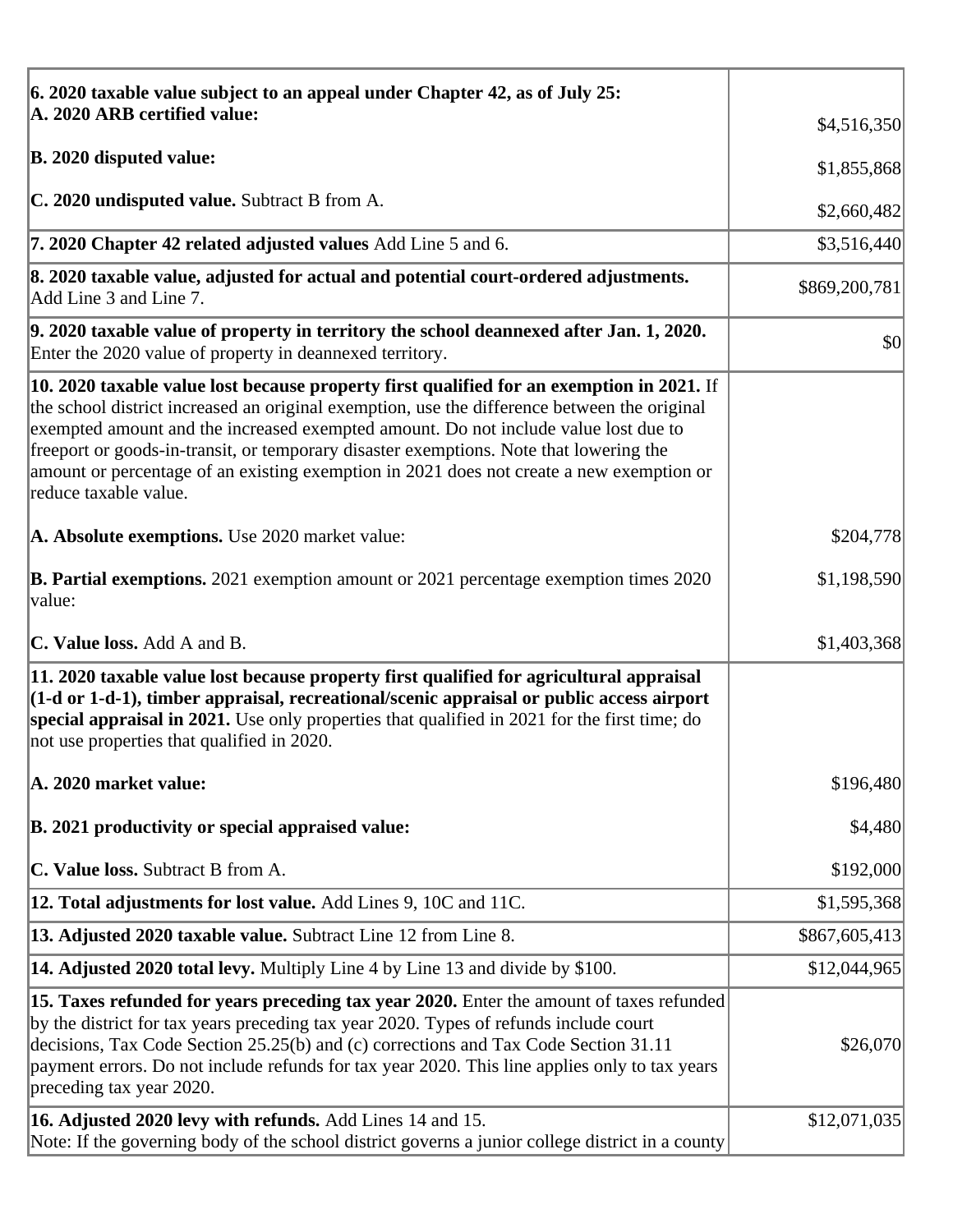| with a population of more than two million, subtract the amount of taxes the governing body<br>dedicated to the junior college district in 2020 from the result.                                                                                                                                                                                                                                                                                                                                                                                                                                                                                                                                                               |                 |
|--------------------------------------------------------------------------------------------------------------------------------------------------------------------------------------------------------------------------------------------------------------------------------------------------------------------------------------------------------------------------------------------------------------------------------------------------------------------------------------------------------------------------------------------------------------------------------------------------------------------------------------------------------------------------------------------------------------------------------|-----------------|
| 17. Total 2021 taxable value on the 2021 certified appraisal roll today. This value<br>includes only certified values and includes the total taxable value of homesteads with tax<br>ceilings (will deduct in Line 19). These homesteads include homeowners age 65 or older or<br>disabled.                                                                                                                                                                                                                                                                                                                                                                                                                                    |                 |
| $\rm{A.}$ Certified values only: $^3$                                                                                                                                                                                                                                                                                                                                                                                                                                                                                                                                                                                                                                                                                          | \$1,055,982,668 |
| <b>B. Pollution control and energy storage exemption:</b> Deduct the value of property<br>exempted for the current tax year for the first time as pollution control or energy storage<br>system property:                                                                                                                                                                                                                                                                                                                                                                                                                                                                                                                      | $$-0$           |
|                                                                                                                                                                                                                                                                                                                                                                                                                                                                                                                                                                                                                                                                                                                                | \$1,055,982,668 |
| <b>C. Total 2021 value.</b> Subtract B from A.                                                                                                                                                                                                                                                                                                                                                                                                                                                                                                                                                                                                                                                                                 |                 |
| 18. Total value of properties under protest or not included on certified appraisal roll.                                                                                                                                                                                                                                                                                                                                                                                                                                                                                                                                                                                                                                       |                 |
| A. 2021 taxable value of properties under protest. The chief appraiser certifies a list of<br>properties still under ARB protest. The list shows the appraisal district's value and the<br>taxpayer's claimed value, if any, or an estimate of the value if the taxpayer wins. For each of<br>the properties under protest, use the lowest of these values. Enter the total value under<br>protest.                                                                                                                                                                                                                                                                                                                            | \$16,922,710    |
| B. 2021 value of properties not under protest or included on certified appraisal roll.<br>The chief appraiser gives school districts a list of those taxable properties that the chief<br>appraiser knows about, but are not included in the appraisal roll certification. These<br>properties are also not on the list of properties that are still under protest. On this list of<br>properties, the chief appraiser includes the market value, appraised value and exemptions for<br>the preceding year and a reasonable estimate of the market value, appraised value and<br>exemptions for the current year. Use the lower market, appraised or taxable value (as<br>appropriate). Enter the total value not on the roll. | \$0             |
| <b>C. Total value under protest or not certified:</b> Add A and B.                                                                                                                                                                                                                                                                                                                                                                                                                                                                                                                                                                                                                                                             | \$16,922,710    |
| 19. 2021 tax ceilings Enter 2021 total taxable value of homesteads with tax ceilings. These<br>$ $ include the homesteads of homeowners age 65 or older or disabled. <sup>4</sup>                                                                                                                                                                                                                                                                                                                                                                                                                                                                                                                                              | \$116,205,377   |
| 20. 2021 total taxable value. Add Lines 17C and 18C. Subtract Line 19.                                                                                                                                                                                                                                                                                                                                                                                                                                                                                                                                                                                                                                                         | \$956,700,001   |
| 21. Total 2021 taxable value of properties in territory annexed after Jan. 1, 2020.<br>Include both real and personal property. Enter the 2021 value of property in territory<br>annexed by the school district.                                                                                                                                                                                                                                                                                                                                                                                                                                                                                                               | \$0             |
| 22. Total 2021 taxable value of new improvements and new personal property located<br>in new improvements. New means the item was not on the appraisal roll in 2020. An<br>improvement is a building, structure, fixture or fence erected on or affixed to land. New<br>additions to existing improvements may be included if the appraised value can be<br>determined. New personal property in a new improvement must have been brought into the<br>school district after Jan. 1, 2020, and be located in a new improvement.                                                                                                                                                                                                 | \$13,320,134    |
| 23. Total adjustments to the 2021 taxable value. Add Lines 21 and 22.                                                                                                                                                                                                                                                                                                                                                                                                                                                                                                                                                                                                                                                          | \$13,320,134    |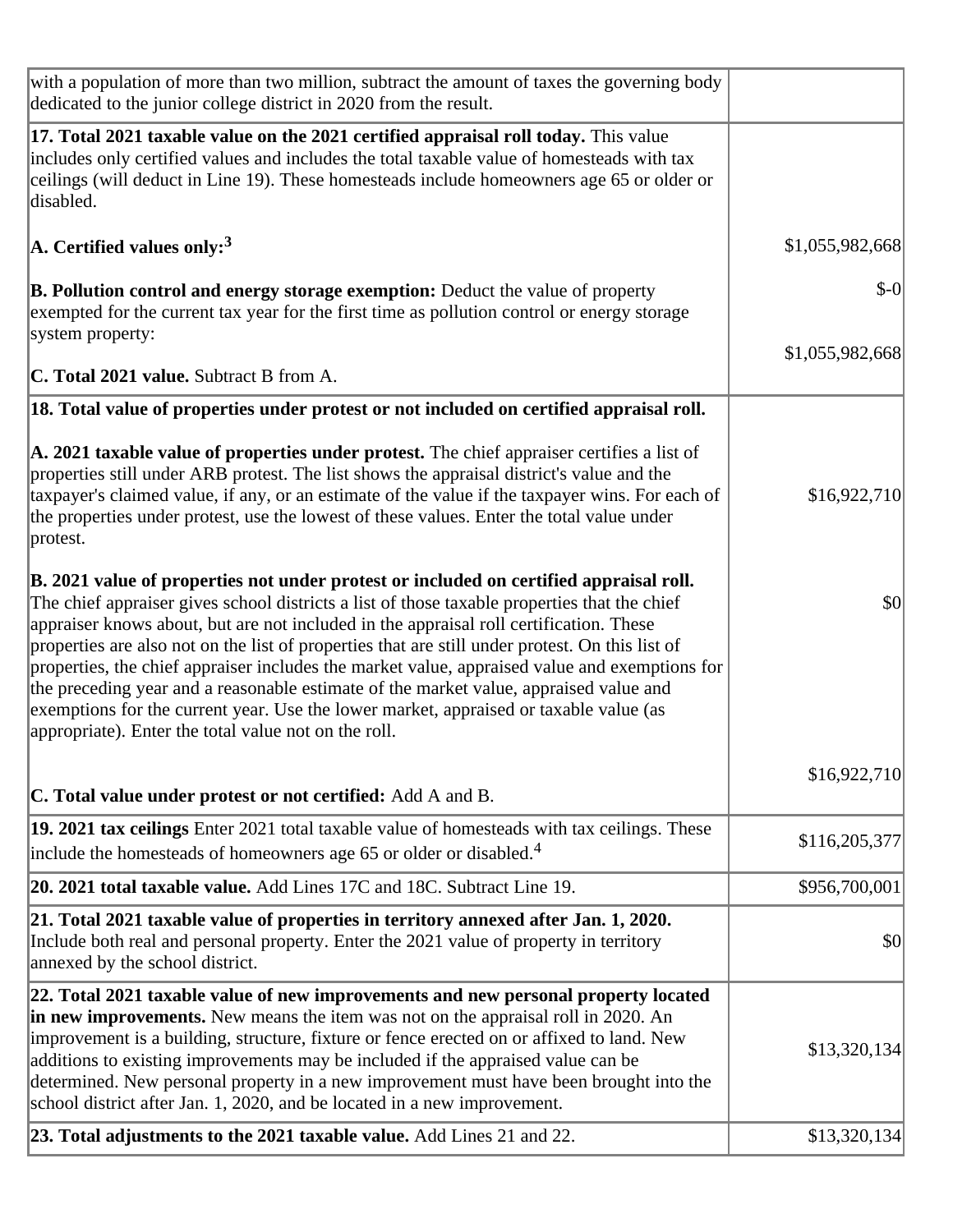| 24. Adjusted 2021 taxable value. Subtract Line 23 from Line 20.                | \$943,379,867    |
|--------------------------------------------------------------------------------|------------------|
| <b>25. 2021 NNR tax rate.</b> Divide Line 16 by Line 24 and multiply by \$100. | \$1.279551/\$100 |

<sup>1</sup>Tex. Tax Code Section 26.012(14)  $2$ Tex. Tax Code Section 26.012(6) <sup>3</sup>Tex. Tax Code Section 26.012(6)  ${}^{4}$ Tex. Tax Code Section 26.012(6)(A)(i)  $5$ Tex. Tax Code Section 26.012(6)(A)(ii)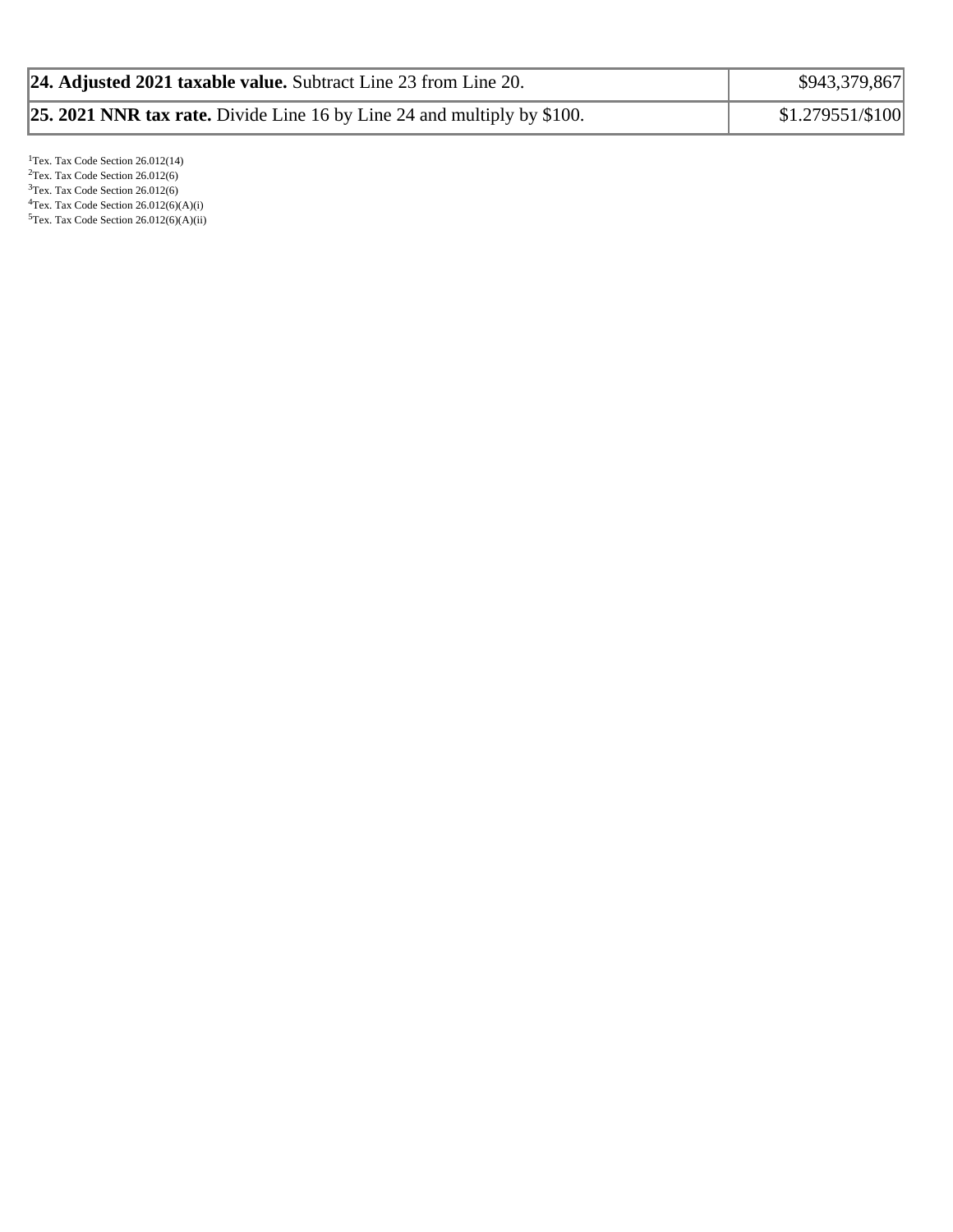## **SECTION 2: Voter-Approval Tax Rate**

The voter-approval tax rate is the highest tax rate that a taxing unit may adopt without holding an election to seek voter approval of the rate. Most school districts calculate a voter-approval tax rate that is split into three separate rates.

- 1. **Maximum Compressed Tax Rate (MCR):** A district's maximum compressed tax rate is defined as the tax rate for the current tax year per \$100 of valuation of taxable property at which the district must levy a maintenance and operations tax to receive the full amount of the tier one allotment.
- 2. **Enrichment Tax Rate (DTR):** A district's enrichment tax rate is defined as any tax effort in excess of the district's MCR and less than \$0.17. The enrichment tax rate is divided into golden pennies and copper pennies. School districts can claim up to 8 golden pennies, not subject to compression, and 9 copper pennies which are subject to compression with any increases in the guaranteed yield.
- 3. **Debt Rate:** The debt tax rate includes the debt service necessary to pay the school district's debt payments in the coming year. This rate accounts for principal and interest on bonds and other debt secured by property tax revenue.

The MCR and DTR added together make up the school district's maintenance and operations (M&O) tax rate. Districts cannot increase the district's M&O tax rate to create a surplus in M&O tax revenue for the purpose of paying the district's debt service.

If a school district adopted a tax rate that exceeded its voter-approval tax rate without holding an election to respond to a disaster in the prior year, as allowed by Tax Code Section 26.042(e), the school district may not consider the amount by which it exceeded its voterapproval tax rate (disaster pennies) in the calculation this year. This adjustment will be made in Section 4 of this worksheet.

A district must complete an efficiency audit before seeking voter approval to adopt a M&O tax rate higher than the calculated M&O tax rate, hold an open meeting to discuss the results of the audit, and post the results of the audit on the district's website 30 days prior to the election. Additionally, a school district located in an area declared a disaster by the governor may adopt a M&O tax rate higher than the calculated M&O tax rate during the two-year period following the date of the *declaration without conducting an efficiency audit*.

Districts should review information from TEA when calculating their voter-approval rate.

| <b>Voter-Approval Tax Rate Worksheet</b>                                                                                                                                                                                                                                                                                                                                                                                                                                                                                                                                    | <b>Amount/Rate</b> |
|-----------------------------------------------------------------------------------------------------------------------------------------------------------------------------------------------------------------------------------------------------------------------------------------------------------------------------------------------------------------------------------------------------------------------------------------------------------------------------------------------------------------------------------------------------------------------------|--------------------|
| 26. 2021 maximum compressed tax rate (MCR). TEA will publish compression rates<br>based on district and statewide property value growth. Enter the school districts' maximum<br>compressed rate based on guidance from TEA                                                                                                                                                                                                                                                                                                                                                  | \$0.849800/\$100   |
| 27. 2021 enrichment tax rate (DTR). Enter the greater of $A$ and $B$ .<br>A. Enter the district's 2020 DTR, minus any required reduction under Education Code<br>Section 48.202(f)                                                                                                                                                                                                                                                                                                                                                                                          | \$0.138300         |
| B. \$0.05 per \$100 of taxable value.                                                                                                                                                                                                                                                                                                                                                                                                                                                                                                                                       | \$0.138300         |
| 28. 2021 maintenance and operations (M&O) tax rate (TR). Add Lines 26 and 27.<br>Note: M&O tax rate may not exceed the sum of \$0.17 and the product of the state<br>compression percentage multiplied by \$1.00.                                                                                                                                                                                                                                                                                                                                                           | \$0.988100/\$100   |
| 29. Total 2021 debt to be paid with property tax revenue.<br>Debt means the interest and principal that will be paid on debts that:<br>$(1)$ Are paid by property taxes;<br>$(2)$ Are secured by property taxes;<br>$(3)$ Are scheduled for payment over a period longer than one year; and<br>$\vert$ (4) Are not classified in the school district's budget as M&O expenses.                                                                                                                                                                                              |                    |
| A. Debt includes contractual payments to other school districts that have incurred debt on<br>behalf of this school district, if those debts meet the four conditions above. Include only<br>amounts that will be paid from property tax revenue. Do not include appraisal district budget<br>payments. If the governing body of a taxing unit authorized or agreed to authorize a bond,<br>warrant, certificate of obligation, or other evidence of indebtedness on or after Sept. 1, 2021,<br>verify if it meets the amended definition of debt before including it here: |                    |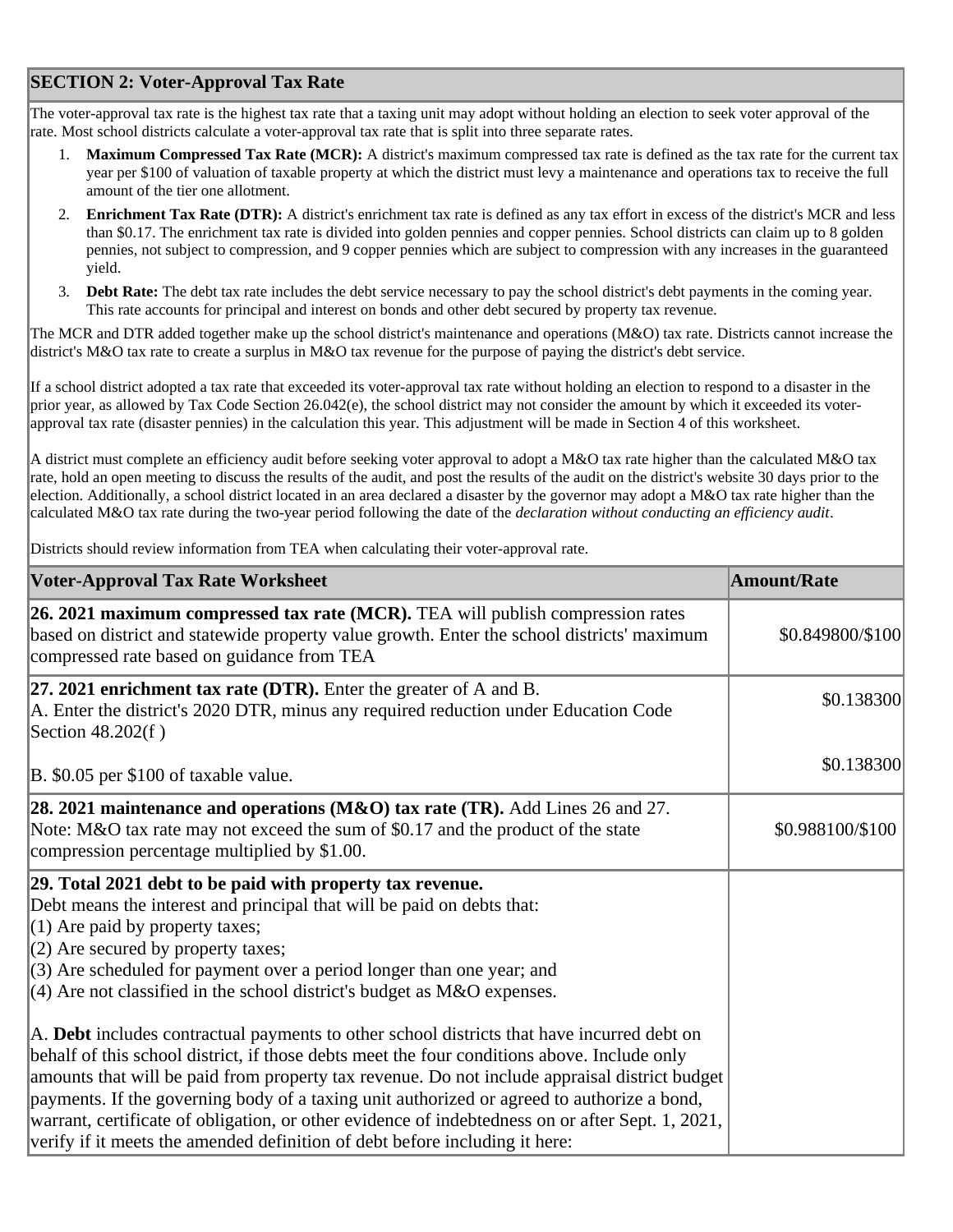| Enter debt amount:                                                                                                                                                                                                                                                                                                                            | \$3,226,443      |
|-----------------------------------------------------------------------------------------------------------------------------------------------------------------------------------------------------------------------------------------------------------------------------------------------------------------------------------------------|------------------|
| B. Subtract <b>unencumbered fund amount</b> used to reduce total debt.                                                                                                                                                                                                                                                                        | \$0              |
| C. Subtract state aid received for paying principal and interest on debt for facilities through<br>the existing debt allotment program and/or instructional facilities allotment program.                                                                                                                                                     | \$0              |
| D. Adjust debt: Subtract B and C from A.                                                                                                                                                                                                                                                                                                      | \$3,226,443      |
| 30. Certified 2020 excess debt collections. Enter the amount certified by the collector.                                                                                                                                                                                                                                                      | \$0              |
| 31. Adjusted 2021 debt. Subtract line 30 from line 29D.                                                                                                                                                                                                                                                                                       | \$3,226,443      |
| 32. 2021 anticipated collection rate.<br>If the anticipated rate in A is lower than actual rates in B, C and D, enter the lowest rate from<br>$ B, C$ and D. If the anticipated rate in A is higher than at least one of the rates in the prior<br>three years, enter the rate from A. Note that the rate can be greater than 100%            | 100.00%          |
| A. Enter the 2021 anticipated collection rate certified by the collector:                                                                                                                                                                                                                                                                     | 100.00%          |
| B. Enter the 2020 actual collection rate                                                                                                                                                                                                                                                                                                      | 102.00%          |
| C. Enter the 2019 actual collection rate                                                                                                                                                                                                                                                                                                      | 99.00%           |
| D. Enter the 2018 actual collection rate                                                                                                                                                                                                                                                                                                      | 101.00%          |
| 33. 2021 debt adjusted for collections. Divide line 31 by line 32.<br>Note: If the governing body of the school district governs a junior college district in a county<br>with a population of more than two million, add the amount of taxesthe governing body<br>proposes to dedicate to the junior college district in 2021 to the result. | \$3,226,443      |
| 34. 2021 total taxable value. Enter amount on line 20 of the No-New-Revenue Tax Rate<br>Worksheet.                                                                                                                                                                                                                                            | \$956,700,001    |
| 35. 2021 debt tax rate. Divide line 33 by line 34 and multiply by \$100.                                                                                                                                                                                                                                                                      | \$0.337247/\$100 |
| 36. 2021 voter-approval tax rate. Adds lines 28 and 35.<br>If the school district received distributions from an equalization tax imposed under former<br>Chapter 18, Education Code, add the NNR tax rate as of the date of the county unit system's<br>abolition to the sum of Lines 28 and 35.                                             | \$1.325347/\$100 |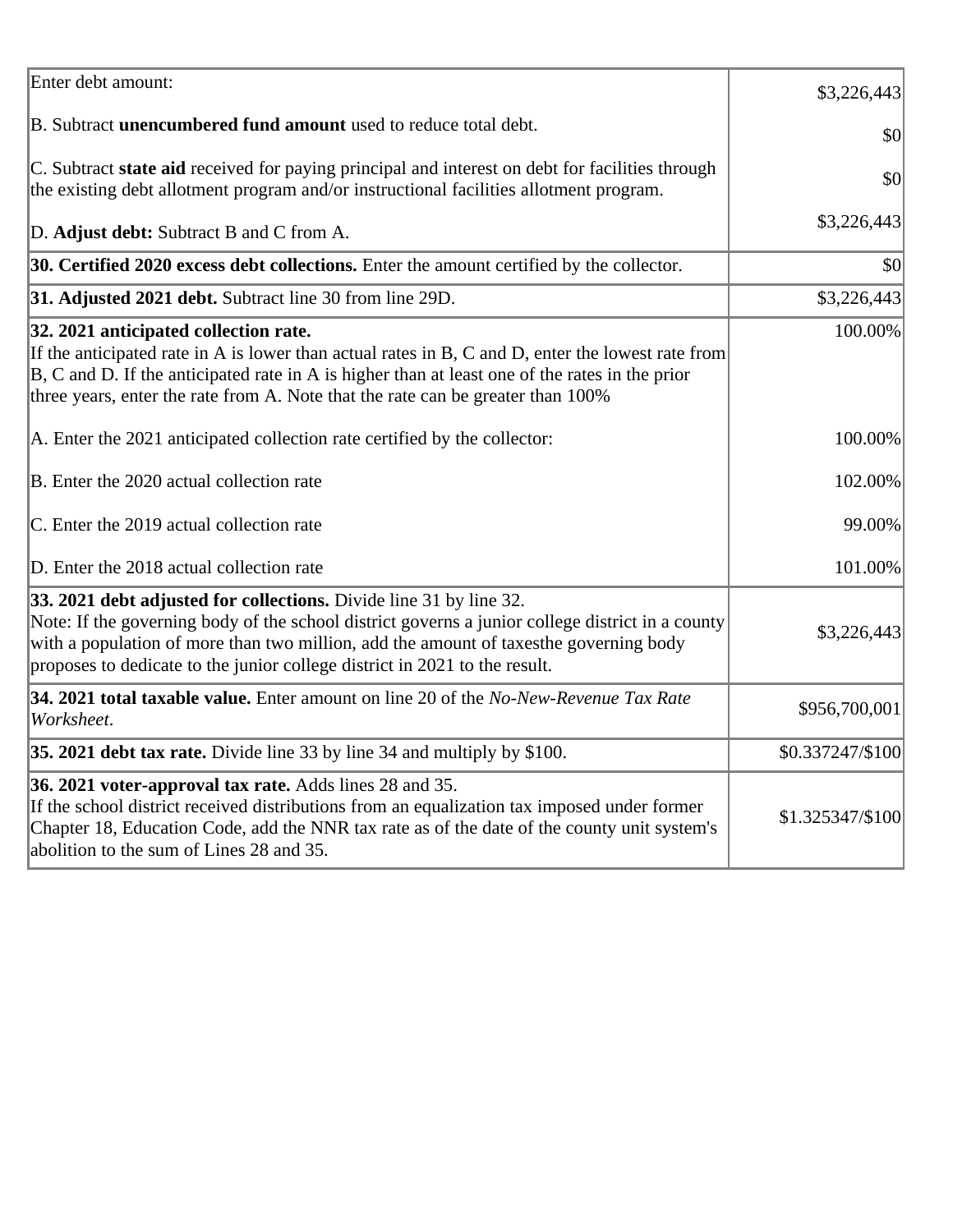## **SECTION 3: Voter-Approval Tax Rate Adjustment for Pollution Control**

A school district may raise its rate for M&O funds used to pay for a facility, device or method for the control of air, water or land pollution. This includes any land, structure, building, installation, excavation, machinery, equipment or device that is used, constructed, acquired or installed wholly or partly to meet or exceed pollution control requirements. The school district's expenses are those necessary to meet the requirements of a permit issued by the Texas Commission on Environmental Quality (TCEQ). The school district must provide the tax assessor with a copy of the TCEQ letter of determination that states the portion of the cost of the installation for pollution control.

This section should only be completed by a school district that uses M&O funds to pay for a facility, device or method for the control of air, water or land pollution.

| Voter-Approval Rate Adjustment for Pollution Control Requirements Worksheet                                                                                                                                                                           | Amount/Rate      |
|-------------------------------------------------------------------------------------------------------------------------------------------------------------------------------------------------------------------------------------------------------|------------------|
| 37. Certified expenses from the Texas Commission on Environmental Quality (TCEQ).<br>Enter the amount certified in the determination letter from TCEQ. The school district shall<br>provide its tax assessor with a copy of the letter. <sup>34</sup> | \$0              |
| <b>38. 2021 total taxable value.</b> Enter the amount from line 20 of the No-New-Revenue Tax<br>Rate Worksheet.                                                                                                                                       | \$956,700,001    |
| 39. Additional rate for pollution control. Divide line 37 by line 38 and multiply by \$100.                                                                                                                                                           | \$0/\$100        |
| $ 40.2021$ voter-approval tax rate, adjusted for pollution control. Add line 36 and line 39.                                                                                                                                                          | \$1.325347/\$100 |